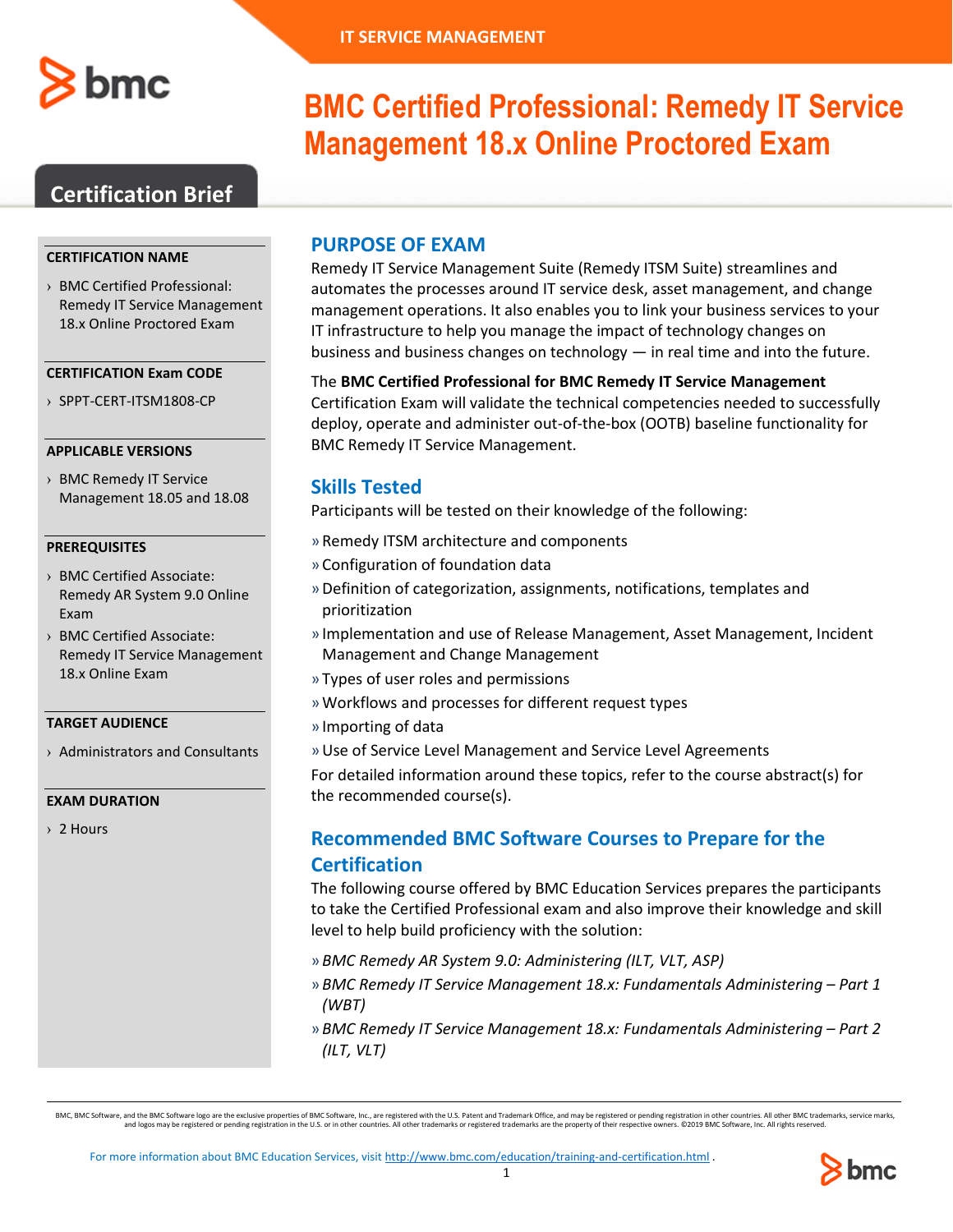

## **Certification Brief**

#### **EXAM REGISTRATION**

Choose from the following options to register for a BMC Education Services Exam:

- › Register online for BMC Software courses at: **[www.bmc.com/education](http://www.bmc.com/education)**
- › Contact your [BMC Education Advisor](https://www.bmc.com/forms/ALL-EduAdvisor-ContactMe.html) for help with registration

#### **RETAKE POLICY**

- › Participants who fail the Certification exam may register and pay for an exam then make another attempt after waiting one week
- › Participants are limited to 4 attempts per year

# **BMC Certified Professional: Remedy IT Service Management 18.x Online Proctored Exam**

## **Getting Started**

**Step 1**. Take the recommended courses for the Certified Professional learning path.

OR

If you haven´t taken the recommended courses, purchase the required exam (attempts).

**Step 2.** Study and prepare for the exam. BMC recommends 6 weeks and also a minimum of [3] months experience with the product before taking the exam.

**Step 3.** Register for an exam date as indicated in the confirmation email.

**Step 4.** Take and pass the exam.

**Step 5.** If you have failed the exam, purchase another exam attempt and start at step 2.

### **Examination Details**

» Exam is an online proctored exam.

» Further details and terms and conditions are available in th[e BMC Certifications](http://documents.bmc.com/products/documents/39/36/463936/463936.pdf)  [Program Guide](http://documents.bmc.com/products/documents/39/36/463936/463936.pdf) and [BMC Education Certification Policy.](https://www.bmc.com/content/dam/bmc/education/BMC_Education_Certification_Policy.pdf)

### **Additional Recommended Resources to Study**

- » BMC Remedy AR System 9.0 Product Documentation
- » BMC Remedy IT Service Management 18.x Product Documentation
- » BMC Remedy AR System and BMC Remedy IT Service Management Communities

## **Recommended Experience**

»Minimum 3 months experience deploying, operating or administering BMC Remedy AR System and BMC Remedy IT Service Management

BMC, BMC Software, and the BMC Software logo are the exclusive properties of BMC Software, Inc., are registered with the U.S. Patent and Trademark Office, and may be registered or pending registration in other countries. A and logos may be registered or pending registration in the U.S. or in other countries. All other trademarks or registered trademarks are the property of their respective owners. ©2019 BMC Software, Inc. All rights reserved.